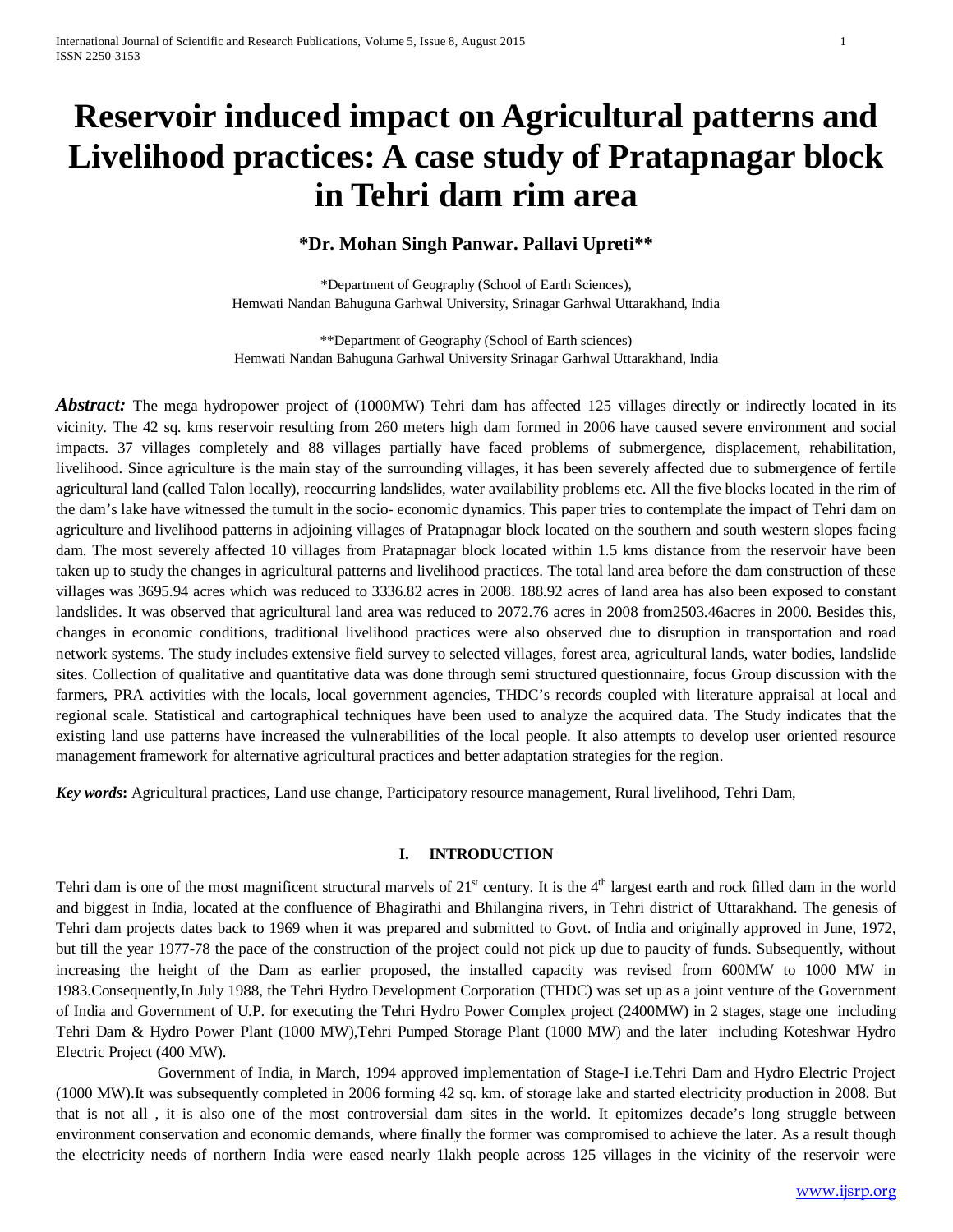International Journal of Scientific and Research Publications, Volume 5, Issue 8, August 2015 2 ISSN 2250-3153

displaced, migrated and rehabilitated. Hectares of good agricultural land, forest area was drowned causing serious environmental impacts and livelihood challenges for the local people who were left to make peace with their unknown fate. There were agitations, mass protests, struggle which led to enormous time and cost overruns, so much so that the dam which was originally approved in 1972 could only be completed in 2006.But the loss transcends beyond finances: the loss of 100 years of socio-cultural history and heritage of old Tehri town which was submerged in 2008 is irrevocable. The town's demise came as a result of the 261-meter-tall Tehri Hydroelectric Dam which was built to ease water and electricity problems for Northern India ( Tripathi 2005).

 With thousands of people left stranded, forest and agricultural lands gone, livelihoods compromised, it flares a very important question i.e. what is the limit to which we can compromise anything and everything to attain certain economic gains? Further the main cause of concern over the years, are88 villages which were partially affected and have not been compensated adequately, (their major agricultural lands and forest area vastly submerged).Today the biggest challenge for the native villagers is to adapt themselves for better livelihoods in given conditions of social isolation, unemployment, meagre compensations and social insecurities. Therefore, this dam is beset by a paradox: it attempts to bring modernization and development to the far reaches of the territory, while creating displacement conflicts which can change a relatively few people's lives for the potential benefit of millions of others.

# **I. STUDY AREA**

The site of Tehri dam is located in the Tehri Garhwal district of Uttarakhand. The study area includes 10 villages located in close proximity of dam's reservoir. These villages are located between 30°41" to 30° 48" latitude and78°42"to 78°48" longitudes on the southern and south western slopes facing the dam. The study area is part of Pratap Nagar block, one of the five blocks surrounding the reservoir. The selected villages are located within 1.5 kms of distance from the reservoir .These villages have faced problems of submergence, and inundation of fertile agricultural lands, community forests, road networks etc. Most of the villages were directly dependent on subsistence type of agriculture and have suffered severe livelihood challenges post dam construction. Since these villages were not completely drowned therefore they were deprived of essential compensation, rehabilitation etc. Further over the years it has been realized that the area has become an isolated zone in terms of social, infrastructural and economic aspects resulting in degradation of natural resources which has made people more vulnerable to existing conditions.



Figure 1: LOCATION MAP OF THE STUDY AREA

## **II. SCOPE**

This paper tries to contemplate the socio economic problems existing in the vicinity of the dam, by analyzing the socio economic dynamics of the selected 10 villages in Pratapnagar block (one of the five blocks of the rim area). It intends to highlight the impact of Tehri dam on agriculture and livelihood patterns in adjoining villages of Pratapnagar Block located within 1.5 kms from the reservoir. The study also analyses the present adaptation practices for sustaining livelihood in these villages for reiterating the need, scope and management of future socio economic developments in the whole area.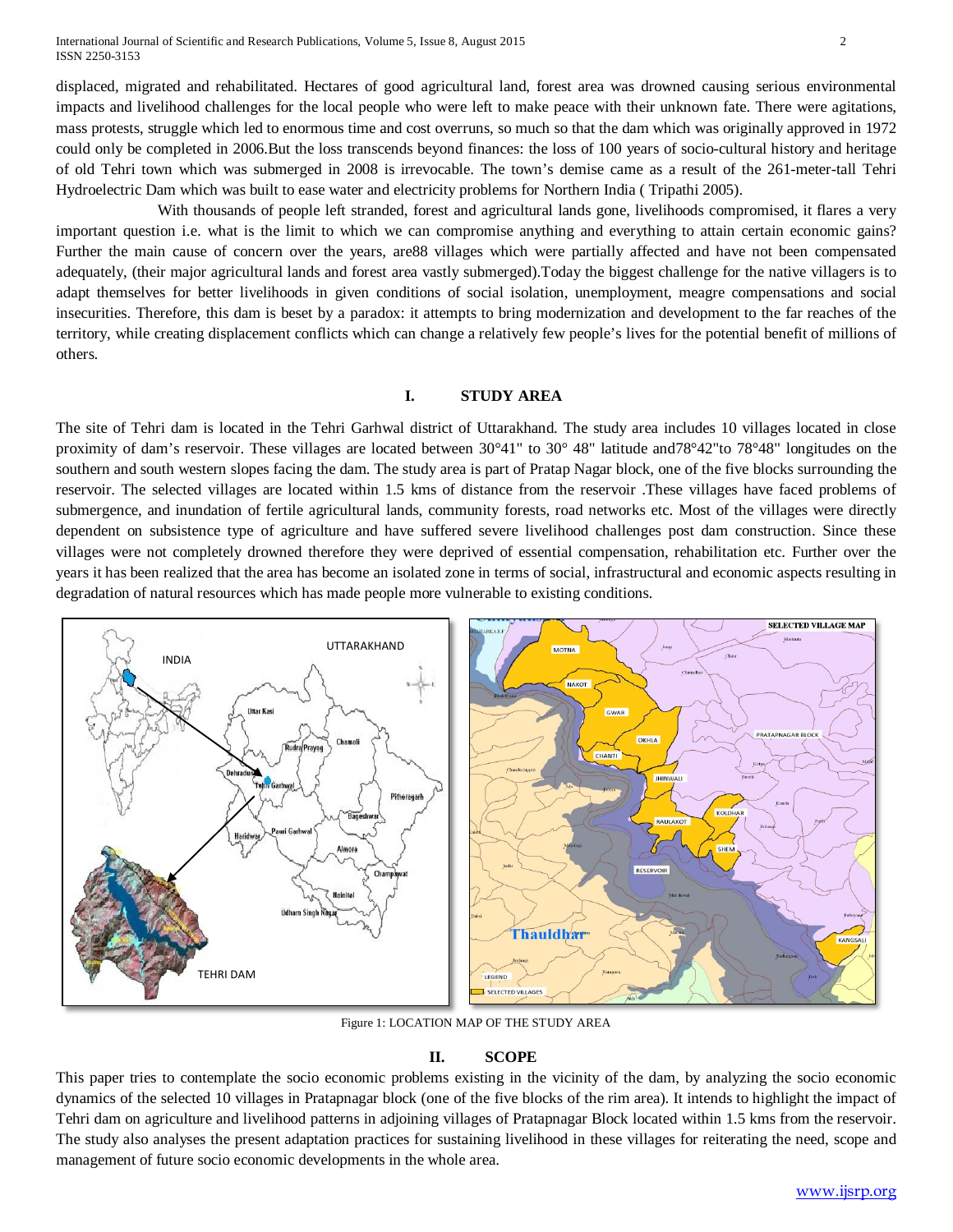## **III. MATERIAL AND METHOD**

The study includes extensive field survey of selected villages, forest area, agricultural lands, water bodies, landslide sites. The given 10 villages were chosen on the basis of stratified random sampling. Further, purposive sampling has been used to identify households and includes a sample size of 20 households ( i.e. 2 from each of the selected 10 villages).Twenty(20) respondents were randomly chosen for semi structured questionnaire (again 2 from each village). Also focus Group discussion with the farmers, PRA activities with the locals, local government agencies were conducted for personal observations. Secondary data includes population data from census 2001 & 2011, THDC's records, and literature appraisal at local and regional scale. Base map and other thematic maps have been prepared with reference to toposheet 53 J/7, Remote Sensing Land sat, LISS III & LISS IV data using ARC-gis 9.3 software. Statistical and cartographical techniques have been used to analyze the acquired data and for the simplified presentation of results.

## **IV. RESULT AND DISCUSSION**

In general, it was observed that the selected villages were having suitable natural resource base in the past and self sustained livelihood. These villages were self dependent on their self produced crops which were sufficient for their local demands and livelihood. It was mainly observed during the study that after the dam completion regions main economic activity agriculture was most adversely affected due to issues of submergence, seasonal inundations, degradation, lack of water availability and reoccurring landslides. Prior to dam construction, the agricultural terraces were located towards the river margins, were fertile, and well drained (locally called as *Talaon* or sera). Crop intensity and production was enough to support village economies efficiently producing surplus for the whole year. Other subsidiary activities like animal husbandry, fishing, transportation of local goods etc have also been affected due to disruption of transport networks. Villagers are forced to practice agriculture in upper regions of the valley with low quality soil which does not produce efficiently for the whole year. Therefore the villages which were self sustained at one point of time have become more dependent on the government owned Public distribution shops, and employment schemes for their survival.

## *Land use land cover change:*

It was observed that the total geographical area of the selected villages was *3695.94* acres which was reduced to*3336.82* acres post dam construction, highlighting the fact that nearly 360 acres of land is either lost to submergence or inundation.Nearly,2503.46acres or 68% of fertile 'Talon' agricultural land area was considerably reduced to 2072.46 acres or 62%.Kangsali,Raulakot are the most affected village, which lost nearly 219 and 114 acres of fertile lands respectively followed by Motna (53 acres), Nakot (45 acres).It was also observed that although the total waste land area significantly reduced to 628 from 700 acres (submerged) but there has been addition of 122 acres of landslides tracts with regional and seasonal variations.



Figure 2 :Comparative landuse pattern in the selected villages( 2005&2014)

The incidences of landslides in the area have increased both in intensity and frequency degrading the natural resources of the region mainly natural aquifers, small water streams/channels etc. The main reason is attribute to weak geological profile of the region and fluctuating hydrostatic pressure of the reservoir. Identifying the broad 7 land use categories in the region comparative land use land cover map for the year 2000 and 2010 has been prepared(shown below)which clearly depicts the inundation of fertile agricultural and forest lands in the later. Expansion of the reservoir and addition of the land sliding area is also clearly evident.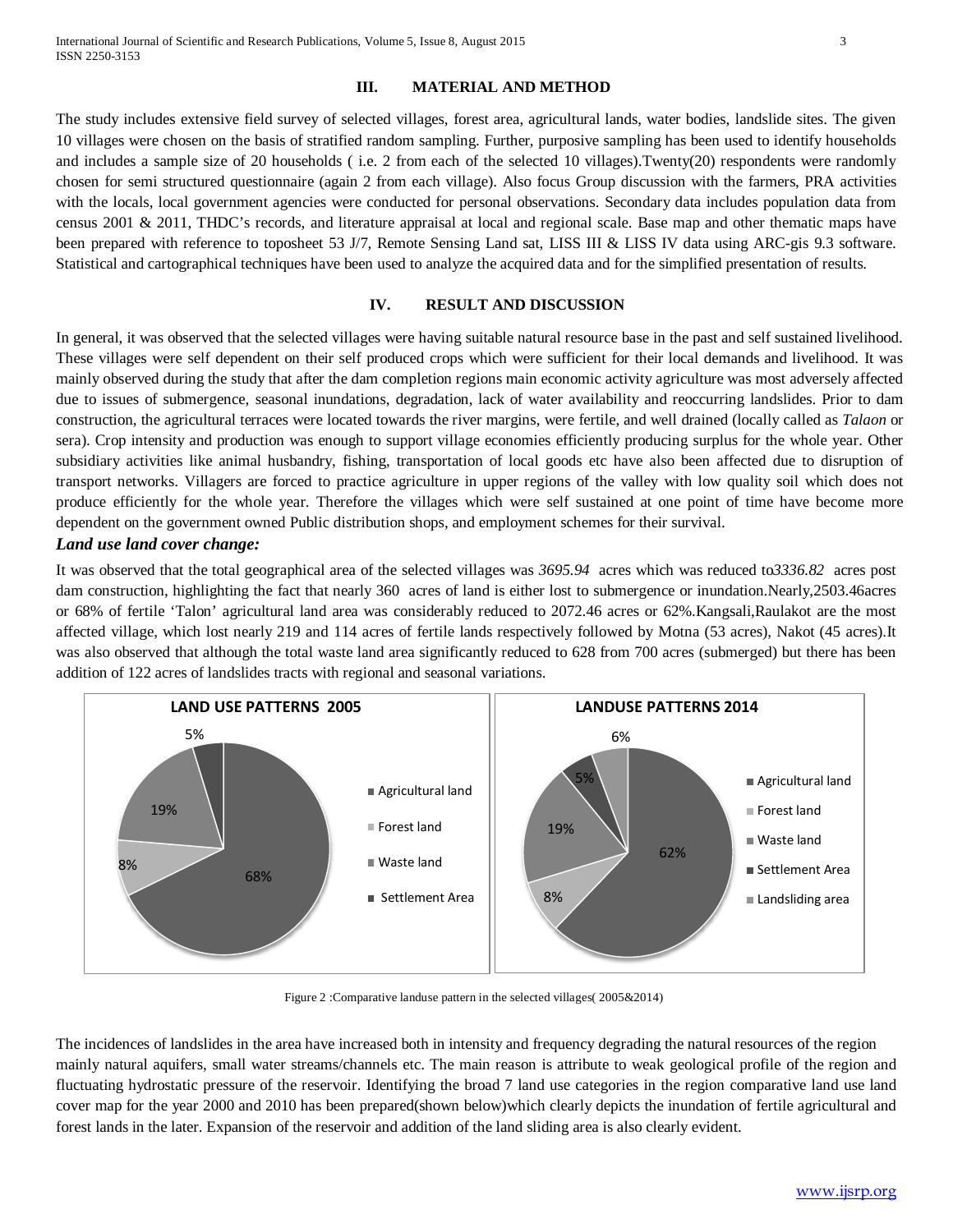

Figure: 3 Comparative land use /land cover map of the region.

Raulakot (66.92 acres), Kangsali (66.46 acres) and Motna (29.84 acre) have become most vulnerable to Landslides. Out of the selected villages, 4 villages namely Kangsali, Motna, Nakot, and Raulakot have completely altered their land use patterns ever since the dam came into existence.Further, 46 acres of rich forest tracts was also lost reducing it to 271.76 acres, where village Motna was most severely affected losing its 46 acres of community forest area as shown in Figure 4.



Figure: 4: Land use Changes in the 4 most affected villages.

## *Agriculture and allied sectors:*

Agriculture and allied activities not only provide livelihoods to large sections of the Rim Area Villages population, but also form a pivotal part of their way of living. Environmental, biological, socio-cultural and economic factors prevailing in the region have resulted in the evolution of diverse agro ecosystems. Agriculture is the main occupation of the people of the region. Agriculture in these villages is mostly subsistence type and mainly practiced through terrace farming. Inaccessibility, environmental heterogeneity, ecological fragility and marginality have favored the evolution of subsistence production systems sustained with organic matter and nutrients derived from the forests, with the emphasis on optimizing productivity in the long term (Maikhuri *et al*, 1997, 2001b; Palni *et*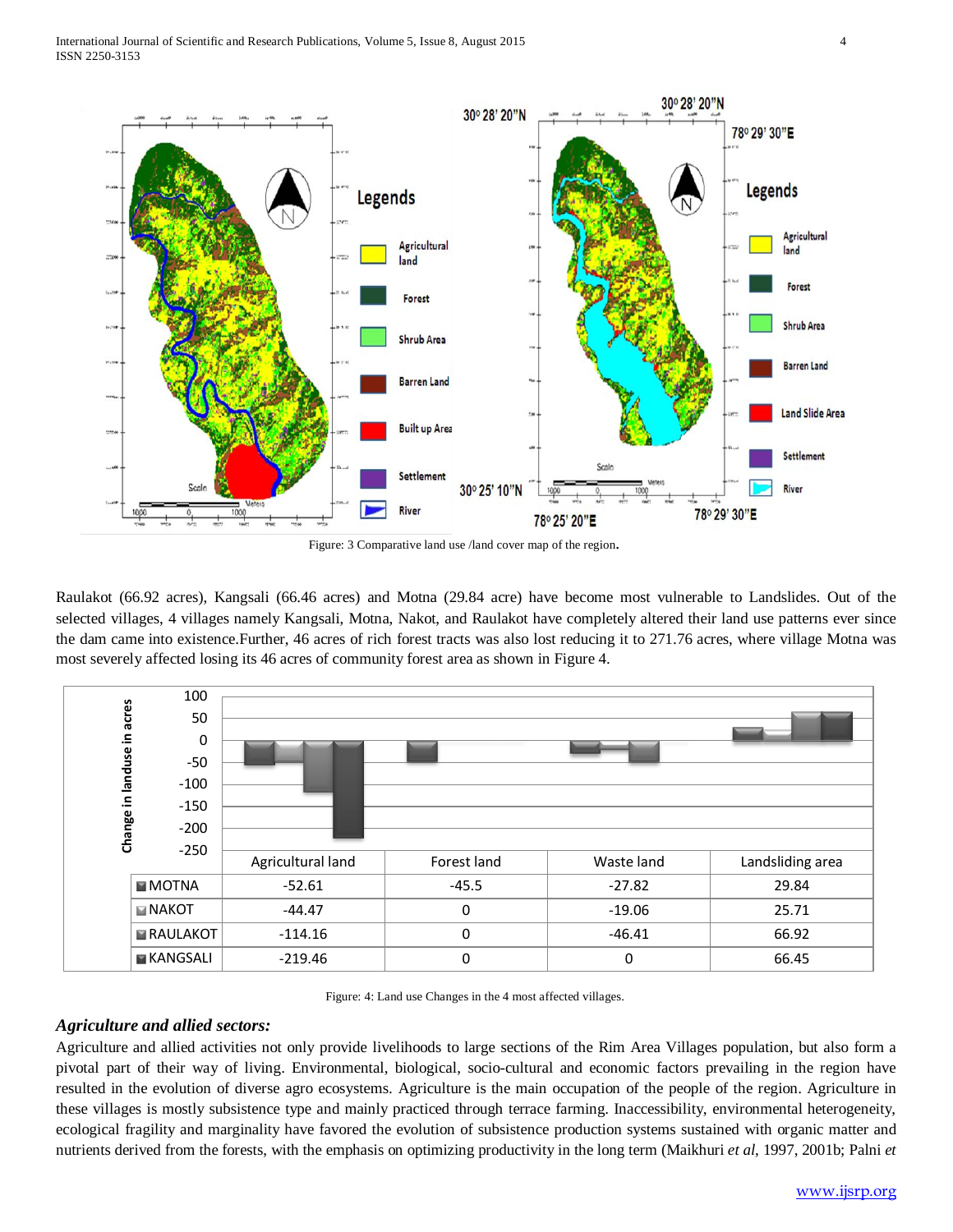#### International Journal of Scientific and Research Publications, Volume 5, Issue 8, August 2015 5 ISSN 2250-3153

*al*, 1998).Village Wise Agriculture Land Categories in the study area are given in graph 5. The graph clearly reflects the dependency of agriculture on rain fed farming since 57% (average) of land area in this category. However the area under intensive agriculture with established irrigation systems constitute less than 11% (average) of agriculture lands in these villages. This reflects the dependency as well as the vulnerability of agricultural systems to climatic fluctuation. Traditional crop diversity holds the key of food security and sustainable agricultural development (Swaminathan 1984, 1986, 1991,1992, Maikhuri et al 1996). This huge diversity has been maintained through a variety of crop compositions, cropping patterns and crop rotations (Maikhuri et al 1997).



The Nature of traditional farming in the region illustrates the practice of *Barahnaja* i.e. sophisticated inter cropping (12 crops) system of rain fed hill farming. This practice is considered beneficial mainly because diverse canopies of a variety of crops help to check the soil erosion, minimize the weed growth and reduce competition for soil.*Mandua* (finger millets), *ramdana* (amaranthus), *rajma* (common beans), *ogal* (buckwheat), *urad* (green gram), *moong* (black gram), *naurangi* (mix of pulses), *gahath* (horsegram), *bhat* (soybean), *lobiya* (French beans) *kheera* (cucumber), and other crops are grown together in a mixture which is finely balanced to optimize productivity and maintenance of soil fertility, and is geared towards meeting diverse household requirements.However this practice is degrading fast because of changing land use dynamics in the region.

The change in Land use patterns and has negatively affected the production of seasonal crops grown in the region. Figure 5 & 6 represents the comparative output of major kharif and rabi crops grown in the villages. The sharp reduction in crop output is only able to meet the food demands of 3-4 months today from 8-9 months in 2005, It has therefore increased the dependency of people on government owned public food distribution shops, further reducing the agricultural prospects in the region.

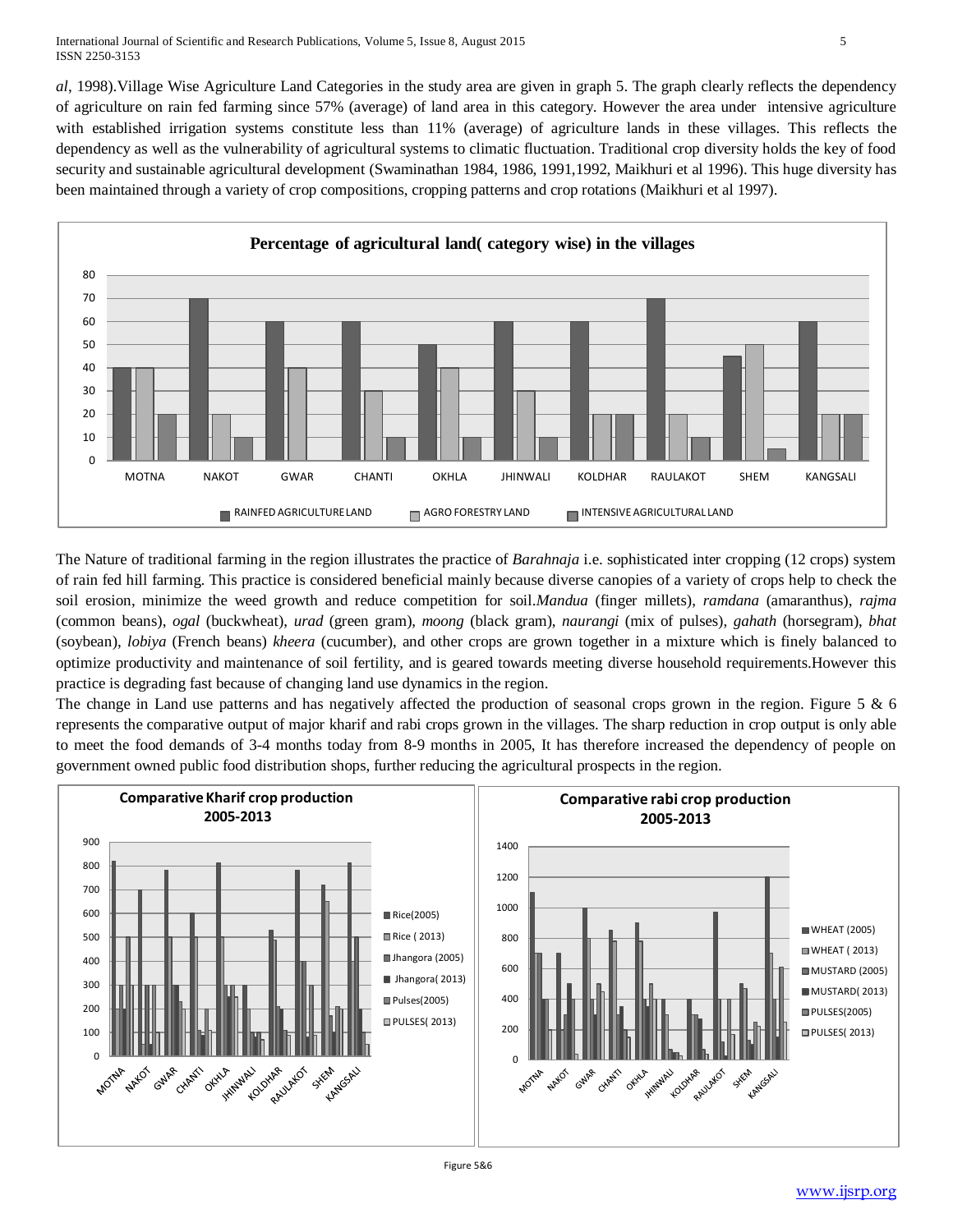International Journal of Scientific and Research Publications, Volume 5, Issue 8, August 2015 6 ISSN 2250-3153

## *Agro Forestry: Linking agriculture and animal husbandry*

Traditional agro-ecosystems in the region combine various crops, animal husbandry and forest resources, which constitutes complex, interlinked and stable production systems. An indigenous agro-forestry system not only supports the livelihood through production of food, fodder and firewood but also mitigates the impact of climate change through carbon sequestration (Pandey 2002, 2007).In the agro-forestry system, the soil is enriched through continuous biomass flow (bedding material in the animal sheds, fodder and mulch material from the surrounding forest areas. The system of tree grown in combination with agriculture needs to be maintained, especially in the hills to maintain land stability and reduce soil erosion. Traditionally, the hill farmers have maintained close linkages and balances between agriculture, forestry and animal husbandry, and based on these linkages the land use patterns have been determined in the area. Some 20 years ago, about 76% of the human population was reliant for livelihood on 21% of land suitable for agriculture in the Garhwal hills (Dadhwal et al. 1989).



However, several factors including the continuous shortage of water over the years have severely impacted the traditional cropping systems..Degrading forest and water resources in the region have not only affected agriculture in the region but also significantly reduced the number of cattle population. The worst affected villages being Motna, Okhla and Kangsali where inundation of community forest (the primary source of fodder) have reduced the availability of fodder, resulting into sharp decline of cattle population between 2005-2010. (clearly shown in Figure 7)

# *Livelihood pattern:*

The livelihood of people was highly dependent on the agriculture practices in the lower slopes of Bhagirathi river valley. These regions with fertile, well irrigated soil are referred to as "*Talon*" locally. However much of the area (almost 60% of it has been subjected to submergence post dam construction. Which has severely affected the food security, availability and livelihood of people in these villages. But, Subsistence Agriculture with terrace farming yet remains the predominant activity of the villages even though most of their fertile lands have been lost. Most of the villages are bound to shift their agriculture to the less fertile agricultural patches called *Upraon* ( mid valley rugged slopes) and *Katil* ( narrow fields located on high spurs). These regions do not have abundant supply of water for irrigation and are mostly rain fed which has significantly changed the crop intensity, cropping pattern, and production. The practice of 'Baranaja'( growing 12 crops in a year) was previously predominant in the area because of fertile, well irrigated soil, which has significantly reduced to 2-3 crops in a year now. Further, local products had good market in the nearby old Tehri town, which drowned completely after 2006, eroding the economic base for many villages affecting their daily livelihood. The economic instability has forced people to migrate other areas for better livelihood opportunities.

# *Traditional livelihood systems:*

The reservoir has also resulted in disruption and alteration of road networks,transportation systems affecting the accessibility of people to their nearest market centre,which has given a big blow to existing traditional livelihood practices other than agriculture.



Figure: 8& 9 represents the differences in dominant livelihood practices in these villages before and after the construction of dam.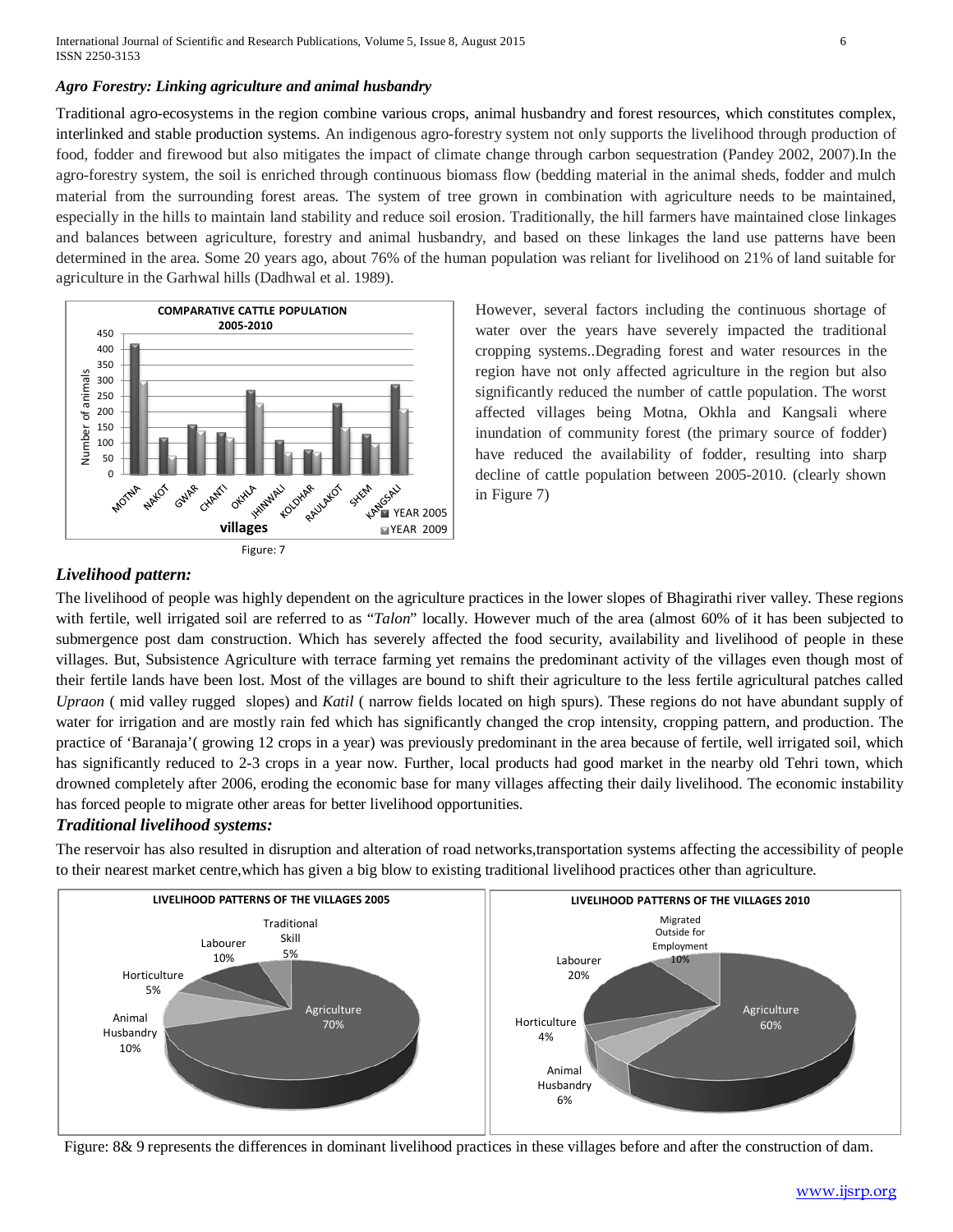The sudden collapse of socio economic systems have given people less choice than to migrate. The distance to closest urban centre has increased 3 times from 20 kms to 80 kms reducing the livelihood opportunities which were previously available.Severely affected people are Landless labourers of Motna, Chaundhar, Gwar, Raulakot, Kangsali villages who practiced transportation (by mules and horses) of local goods like building material from river bank.

# **V. ADAPTATION PRACTICES FOR SUSTAINABLE LIVELIHOOD**

Realizing the vast potential of the region to regenerate itself, deliberate resource management activities have been started in the region with the collaborative efforts of the local people, community based organisations, non-governmental organization, THDC, and state government. Numerous action oriented research programmes involving the villagers have been taken up by various governmental and non governmental agencies. Preparing village resource inventories, village resource maps, training of individuals to take up various agriculture allied activities, non farming activities etc have emerged as major component of the community restoration programmes .All the collaborative efforts in the area have been functional under one umbrella term called Community Based Natural Resource Management (CBNRM),where in people are collaboratively participating.

**CBNRM** is seen as a comprehensive tool to facilitate Capacity building, training and community mobilization, so as to sensitize them to participate in conservation and management of their own local natural resources for long term socio economic and environmental stability. Analyzing the change in resource patterns and current availability of resources in the region(physical and human) certain adaptation practices under CBNRM have been adopted by the villagers for better livelihood which includes:

**Off seasonal vegetation cultivation**: During the study 4 out of 10 villages were growing vegetables since 3 years, which has provide them with better employment, economic stability and resistance against harsh natural vagaries which affect general agriculture pattern in the region, in order to adapt themselves to the given condition they have altered the cropping pattern by switching on to vegetable cultivation.

**Organic Farming through Vermi Compost** In order to maintain their livelihood people still practice agriculture in the *Upraon* region although the land is less fertile than *Talon*. Therefore in order to upgrade and restore the fertility of land new methods of organic farming through Vermi compost have been adopted in many villages. It has emerged as an important technique which has helped farmers to revive their traditional agriculture patterns.

**Cultivation of medicinal/ornamental plants:** It was also observed that under various action research programmes promoting cultivation of medicinal plant/ornamental plants has also been taken up as pilot projects in kangsali, Motna etc to diversify economic activities in the region.

**Fodder plantation**: Considering the close linkage between agriculture and animal husbandry, high quality fodder grasses *'Napier'* have been planted in the villages to sustain cattle population as well as to maintain soil quality.

**Micro Water shed management** :The growing problem of water crisis in the region, and increasing incidences of seasonal landslides, reducing soil moisture have reiterated the need for adopting water shed management techniques. Scientific , technical experts and local people have come together in sharing technical expertise along with the villagers, in identifying the conservation sites, in construction of *chaal khaals*, check dams, water harvesting pits etc.

**Promotion of nonfarm activities** like poultry, Sericulture, Animal Husbandry, Bee keeping, Eco tourism, Fisheries are also seen potential sectors of growth in the region for diversification and stabilization of rural economic base in the region.

**Community mobilization through CBO networking and training**: The mobilization of local community is considered as the best way of natural resource conservation henceforth the natural resource inventories are being prepared and shared with the villages so that they become aware of their assets and potential. Various SHG's and local groups are being trained for alternative economic activities.

# **VI. CONCLUSION**

The villages in rim area of Tehri dam in Pratapnagar block have no doubt under gone tremendous physical, socio economic alteration due to construction of Mega dam structure. The dam has not only altered the land use dynamics of the region but has also degraded the local environment. Such changes are manifested by growing shortage of natural resources, (water, land, climate) etc, and increasing environmental hazards( landslides, flash floods etc). The flourished traditional agriculture once is now degrading fast affecting the livelihood of people and forcing them to migrate. However the most prudent solution to this situation is collaborative efforts of all the stakeholders, with predefined roles to play. Realizing the untapped natural resource potential of the area and efficiently collaborating it with modern systems of Community based natural resource management remains a goal as well as challenge for achieving holistic regional development. Role of action oriented research have recently been realized for such areas where quick response is required for crisis management. The only way for revival of socio economic strength of the region lies in sensitizing local communities to adapt for better living practices in given scenario.